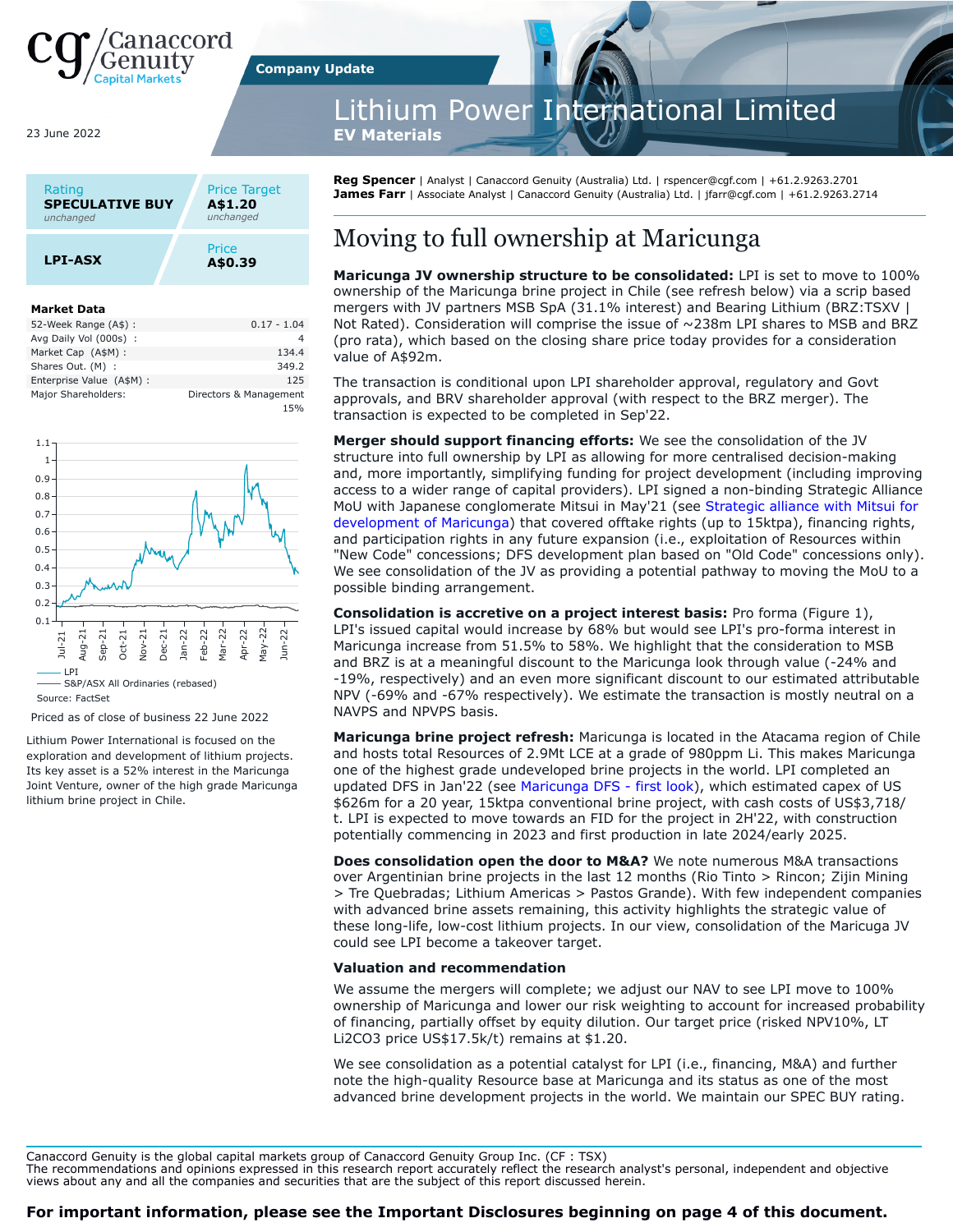

### Figure 1: Merger pro forma analysis

|                                                               |         | LPI:ASX | <b>MSB SpA</b> | <b>BRZ:TSXV</b> | Pro forma |
|---------------------------------------------------------------|---------|---------|----------------|-----------------|-----------|
|                                                               |         |         |                |                 |           |
| Shares on issue                                               | m       | 349.15  |                | 109.1           |           |
| Price                                                         | A\$/C\$ | 0.39    |                | 0.20            |           |
| <b>MCap</b>                                                   | A\$m    | 134.42  |                | 24.58           | 233.02    |
| Maricunga interest                                            | %       | 52%     | 31%            | 17%             | 100%      |
| CGe project NPV10%                                            | A\$m    | 643.8   | 643.8          | 643.8           | 643.83    |
| Attrib NPV                                                    | %       | 331.9   | 201.6          | 110.4           |           |
| LPI consideration shares issued                               | m       |         | 161.556        | 94.54           | 605.25    |
| Pro formal LPI ownership                                      | %       | 58%     | 27%            | 16%             | 100%      |
| Consideration                                                 | A\$m    |         | 62.2           | 36.4            | 98.60     |
| Maricunga look through value                                  | A\$m    | 260.8   | 260.8          | 260.8           |           |
| Attrib look through value                                     | A\$m    | 134.4   | 81.6           | 44.7            |           |
| Consideration vs look though value                            | %       |         | $-24%$         | $-19%$          |           |
| Consideration vs attrib CGe NPV                               | %       |         | $-69%$         | $-67%$          |           |
| CGe NAV                                                       | A\$m    | 432.90  |                |                 | 714.63    |
| <b>CGe NAVPS</b>                                              | A\$     | 1.22    |                |                 | 1.18      |
| CGe NPV per share                                             | A\$     | 1.06    |                |                 | 1.06      |
| Source: Factset, Company Reports, Canaccord Genuity estimates |         |         |                |                 |           |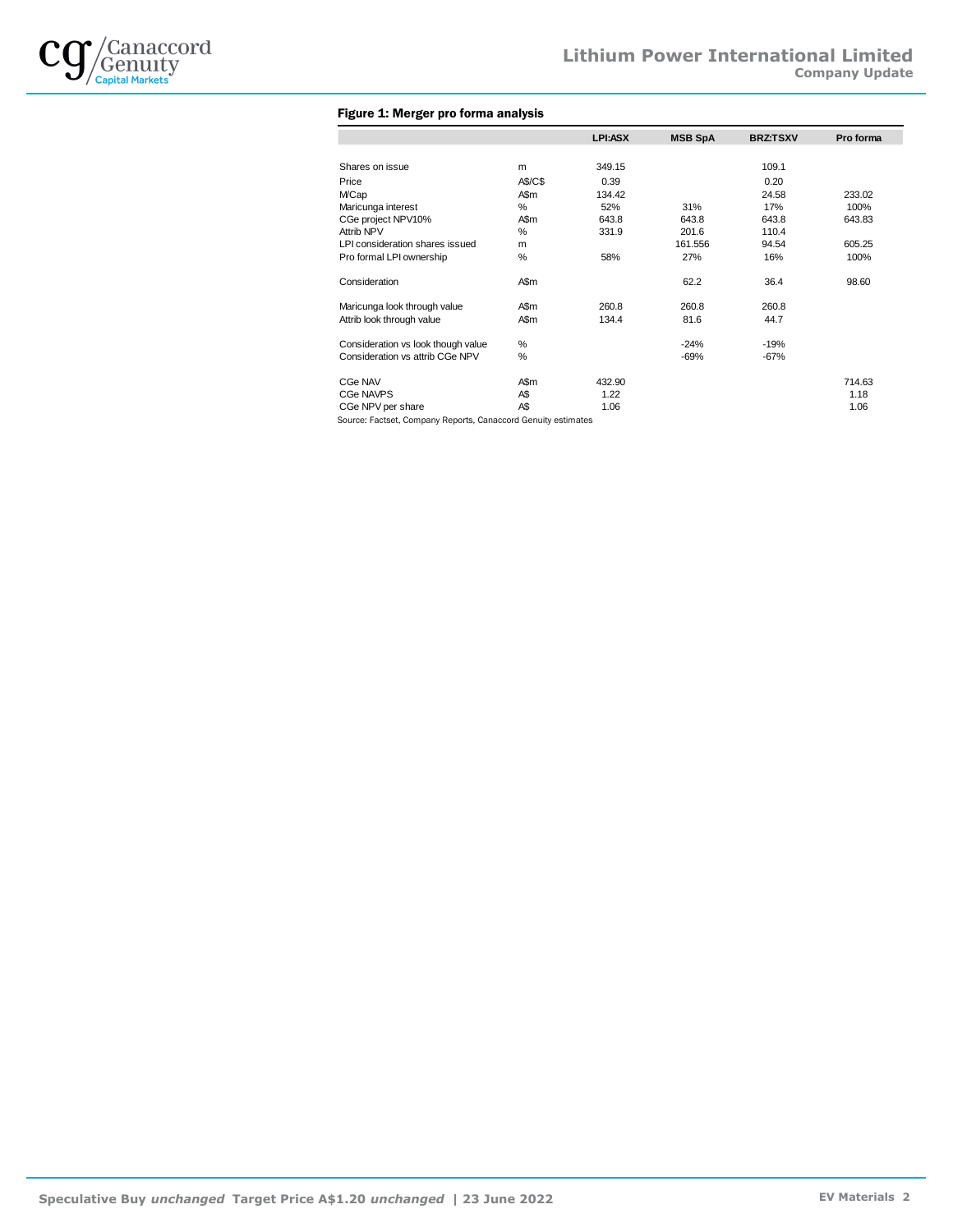

#### Figure 2: LPI financial summary

| <b>FINANCIAL SUMMARY</b><br><b>Lithium Power International</b><br>Analyst:<br>Date:<br>Year End: | <b>LPI:ASX</b><br><b>Reg Spencer</b><br>22/06/2022<br>June |       |          |        |       |           |                                                                                                                        |        |        |        | Rating:<br>Target Price: | <b>SPEC BUY</b><br>\$1.20 |
|--------------------------------------------------------------------------------------------------|------------------------------------------------------------|-------|----------|--------|-------|-----------|------------------------------------------------------------------------------------------------------------------------|--------|--------|--------|--------------------------|---------------------------|
| Market Information (pro forma)                                                                   |                                                            |       |          |        |       |           | <b>Company Description</b>                                                                                             |        |        |        |                          |                           |
| Share Price                                                                                      | A\$                                                        | 0.39  |          |        |       |           | Lithium Power International is an Australian company focused on the exploration and development of lithium             |        |        |        |                          |                           |
| Market Capitalisation                                                                            | AS <sub>m</sub>                                            | 226   |          |        |       |           | projects. Its key asset is a 100% interest in the Maricunga JV, owner of the Maricunga lithium brine project in Chile. |        |        |        |                          |                           |
| 12 Month Hi                                                                                      | A\$                                                        | 1.04  |          |        |       |           | The project features a high grade resource, with a DFS for a 20ktpa LCE project completed in 2022.                     |        |        |        |                          |                           |
| 12 Month Lo                                                                                      | A\$                                                        | 0.17  |          |        |       |           |                                                                                                                        |        |        |        |                          |                           |
| Issued Capital (pro forma)                                                                       | m                                                          | 587   |          |        |       |           |                                                                                                                        |        |        |        |                          |                           |
| Options                                                                                          | m                                                          |       |          |        |       |           | Profit & Loss (A\$m)                                                                                                   | 2021a  | 2022e  | 2023e  | 2024e                    | 2025e                     |
| Fully Diluted (pro forma)                                                                        | m                                                          | 587   |          |        |       |           | Revenue                                                                                                                | $-2.0$ | 0.0    | 0.0    | 0.0                      | 0.0                       |
|                                                                                                  |                                                            |       |          |        |       |           | <b>Operating Costs</b>                                                                                                 | 0.0    | 0.0    | 0.0    | 0.0                      | 0.0                       |
|                                                                                                  |                                                            |       |          |        |       |           | Corporate & O'heads                                                                                                    | $-2.8$ | $-2.4$ | $-2.4$ | $-2.4$                   | $-2.4$                    |
| Valuation (pro forma)                                                                            |                                                            | $sm$  | Risk adj | Equity | A\$m  | A\$/share | Exploration (Expensed)                                                                                                 | 0.0    | 1.5    | 0.8    | 0.8                      | 0.6                       |
| Maricunga                                                                                        |                                                            | 463.6 | 85%      | 100%   | 547.3 | 0.93      | <b>EBITDA</b>                                                                                                          | $-4.8$ | $-3.9$ | $-3.2$ | $-3.2$                   | $-3.0$                    |
| Exploration                                                                                      |                                                            | 125.0 |          |        | 173.6 | 0.30      | Dep'n                                                                                                                  | 0.0    | 0.0    | 0.0    | 0.0                      | 0.0                       |
|                                                                                                  |                                                            |       |          |        |       |           |                                                                                                                        |        |        |        |                          |                           |

| <b>Corporate</b>                      | 1.0.07 |        |        | ,,,,,,                   | 10.001 | <b>INGLEROPOL</b>    | $\mathsf{u}$ | $\mathsf{v}$ . | $\mathbf{v}$ . | ັບເປ   | ັບເປ    |
|---------------------------------------|--------|--------|--------|--------------------------|--------|----------------------|--------------|----------------|----------------|--------|---------|
| Cash                                  | 9.5    |        |        | 9.5                      | 0.02   | Tax                  | 0.0          | 0.0            | 0.0            | 0.0    | 0.0     |
| <b>ITM</b> options                    | . .    |        |        | $\overline{\phantom{a}}$ |        | NPAT (reported)      | $-5.9$       | $-3.7$         | $-3.1$         | $-2.9$ | 6.2     |
| <b>TOTAL</b>                          | 582.3  |        |        | 714.6                    | 1.22   | Abnormals            | $-1.2$       | 0.0            | 0.0            | 0.0    | 0.0     |
| P/NAV                                 |        |        |        |                          | 0.32x  | <b>NPAT</b>          | $-5.9$       | $-3.7$         | $-3.1$         | $-2.9$ | 6.2     |
| <b>Price Target</b>                   |        |        |        |                          | 1.20   |                      |              |                |                |        |         |
|                                       |        |        |        |                          |        | <b>EBITDA Margin</b> | nm           | nm             | nm             | nm     | nm      |
|                                       |        |        |        |                          |        | <b>EV/EBITDA</b>     | nm           | nm             | nm             | nm     | nm      |
| <b>Assumptions</b>                    | 2021a  | 2022e  | 2023e  | 2024e                    | 2025e  | EPS                  | $-S0.02$     | $-S0.01$       | $-$0.01$       | \$0.00 | \$0.01  |
| Lithium carbonate min 99% Li (US\$/t) | 6,921  | 31,519 | 38,750 | 21,875                   | 15,000 | <b>EPS Growth</b>    | nm           | nm             | nm             | nm     | $-313%$ |







|                           |       |       |       |       |       | Financing Cash Flow           | $\sim$ | 14.U        | - 14. .        | v.v    | v.v                     |
|---------------------------|-------|-------|-------|-------|-------|-------------------------------|--------|-------------|----------------|--------|-------------------------|
| <b>Production Metrics</b> | 2021a | 2022e | 2023e | 2024e | 2025e | Opening Cash                  |        | 6.3         | 9.5            | 20.7   | 17.8                    |
| Maricunga (100%)          |       |       |       |       |       | Increase / (Decrease) in cash | $-0.8$ | $2^{\circ}$ | $\overline{A}$ | $-2.9$ | $\sim$ $\sim$<br>$-2.1$ |
| Lithium Carbonate (kt)    | 0.0   | 0.0   | 0.0   | 0.0   | J.I   | FX Impact                     |        | 0.0         | 0.0            | 0.0    | 0.0                     |
| Cash Costs (US\$/t)       |       |       |       |       | 7,418 | <b>Closing Cash</b>           |        | 9.5         | 20.7           | 17.8   | 15.1                    |

|                                 |         |        | r/ur                        | -49.ZX | -JO.UX | -99.48 | -107.38 | $-100.28$ |
|---------------------------------|---------|--------|-----------------------------|--------|--------|--------|---------|-----------|
| <b>Reserves &amp; Resources</b> | LCE(Mt) | Grade  | <b>EV/FCF</b>               | nm     | nm     | nm     | nm      | nm        |
|                                 |         | ppm Li | <b>FCF Yield</b>            | $-4%$  | $-4%$  | $-1%$  | $-1%$   | $-1%$     |
| Maricunga (100%)                |         |        |                             |        |        |        |         |           |
| Measured                        |         | 968    | <b>Balance Sheet (A\$m)</b> | 2021a  | 2022e  | 2023e  | 2024e   | 2025e     |
| Indicated                       |         | 939    | Cash + S/Term Deposits      | 6.3    | 9.5    | 20.7   | 17.8    | 15.1      |
| Inferred                        | 0.0     |        | Other current assets        | 0.5    | 0.0    | 0.0    | 0.0     | 0.0       |
| <b>TOTAL</b>                    | 2.8     | 957    | <b>Current Assets</b>       | 6.8    | 9.5    | 20.7   | 17.8    | 15.1      |

| Directors & Management          |                      | Other Non-current Assets | 28.6                      | 28.6    | 28.6    | 28.6    | 28.6    |         |
|---------------------------------|----------------------|--------------------------|---------------------------|---------|---------|---------|---------|---------|
| Name                            | <b>Position</b>      |                          | Payables                  | 0.3     | 2.0     | 2.0     | 0.0     | 0.0     |
| D Hannan                        | NE Chairman          |                          | Short Term Debt           | 0.0     | 0.0     | 0.0     | 0.0     | 0.0     |
| C Garcia-Huidobro               | CEO & MD             |                          | Long Term Debt            | 0.0     | 0.0     | 0.0     | 0.0     | 0.0     |
| R Crookes                       | <b>Exec Director</b> |                          | Other Liabilities         | $-0.4$  | $-8.3$  | $-9.1$  | $-7.1$  | $-16.0$ |
| M Borda                         | <b>NE Director</b>   |                          | <b>Net Assets</b>         | 39.1    | 48.5    | 60.4    | 57.5    | 63.7    |
| R Barwick                       | <b>NE Director</b>   |                          | Shareholders Funds        | 78.0    | 90.6    | 105.6   | 105.6   | 105.6   |
| R Fertig                        | <b>NE Director</b>   |                          | Reserves                  | 8.0     | 9.0     | 9.0     | 9.0     | 9.0     |
| A Phillips                      | Co Sec               |                          | <b>Retained Earnings</b>  | $-47.1$ | $-50.9$ | $-54.0$ | $-56.9$ | $-50.7$ |
|                                 |                      |                          | <b>Total Equity</b>       | 39.6    | 48.5    | 60.4    | 57.5    | 63.7    |
| <b>Substantial Shareholders</b> |                      | %                        | Debt/Equity               | 0%      | 0%      | 0%      | 0%      | 0%      |
| Board & Management              |                      | 6.9%                     | Net Debt/EBITDA           | 2.7x    | 4.1x    | 9.1x    | 8.5x    | 7.0x    |
| Republic Investment Mgt         |                      | 3.2%                     | <b>Net Interest Cover</b> | nm      | nm      | nm      | nm      | nm      |
| Minera Salar Blanco SpA         |                      | 2.7%                     | <b>ROE</b>                | $-15%$  | $-8%$   | $-5%$   | $-5%$   | 10%     |

Source: Company Reports, Canaccord Genuity estimates

| Options                               | m                          | $\mathbf 0$              |                           |               |             |           | Profit & Loss (A\$m)               | 2021a    | 2022e    | 2023e    | 2024e     | 2025e     |
|---------------------------------------|----------------------------|--------------------------|---------------------------|---------------|-------------|-----------|------------------------------------|----------|----------|----------|-----------|-----------|
| Fully Diluted (pro forma)             | m                          | 587                      |                           |               |             |           | Revenue                            | $-2.0$   | 0.0      | 0.0      | 0.0       | 0.0       |
|                                       |                            |                          |                           |               |             |           | <b>Operating Costs</b>             | 0.0      | 0.0      | 0.0      | 0.0       | 0.0       |
|                                       |                            |                          |                           |               |             |           | Corporate & O'heads                | $-2.8$   | $-2.4$   | $-2.4$   | $-2.4$    | $-2.4$    |
| Valuation (pro forma)                 |                            | \$m                      | Risk adj                  | <b>Equity</b> | A\$m        | A\$/share | Exploration (Expensed)             | 0.0      | 1.5      | 0.8      | 0.8       | 0.6       |
| Maricunga                             |                            | 463.6                    | 85%                       | 100%          | 547.3       | 0.93      | <b>EBITDA</b>                      | $-4.8$   | $-3.9$   | $-3.2$   | $-3.2$    | $-3.0$    |
| Exploration                           |                            | 125.0                    |                           |               | 173.6       | 0.30      | Dep'n                              | 0.0      | 0.0      | 0.0      | 0.0       | 0.0       |
|                                       |                            | (15.8)                   |                           |               | (15.8)      | (0.03)    | Net Interest                       | 0.1      | 0.1      | 0.1      | 0.3       | 0.3       |
| Corporate                             |                            |                          |                           |               |             |           |                                    |          |          |          |           |           |
| Cash                                  |                            | 9.5                      |                           |               | 9.5         | 0.02      | Tax                                | 0.0      | 0.0      | 0.0      | 0.0       | 0.0       |
| <b>ITM</b> options                    |                            |                          |                           |               |             | $\sim$    | NPAT (reported)                    | $-5.9$   | $-3.7$   | $-3.1$   | $-2.9$    | 6.2       |
| <b>TOTAL</b>                          |                            | 582.3                    |                           |               | 714.6       | 1.22      | Abnormals                          | $-1.2$   | 0.0      | 0.0      | 0.0       | 0.0       |
| P/NAV                                 |                            |                          |                           |               |             | 0.32x     | <b>NPAT</b>                        | $-5.9$   | $-3.7$   | $-3.1$   | $-2.9$    | 6.2       |
| <b>Price Target</b>                   |                            |                          |                           |               |             | 1.20      |                                    |          |          |          |           |           |
|                                       |                            |                          |                           |               |             |           | <b>EBITDA Margin</b>               | nm       | nm       | nm       | nm        | nm        |
|                                       |                            |                          |                           |               |             |           | <b>EV/EBITDA</b>                   | nm       | $\it nm$ | nm       | nm        | nm        |
|                                       |                            | 2021a                    | 2022e                     | 2023e         | 2024e       | 2025e     | EPS                                |          |          |          |           |           |
| <b>Assumptions</b>                    |                            |                          |                           |               |             |           |                                    | $-$0.02$ | $-S0.01$ | $-$0.01$ | \$0.00    | \$0.01    |
| Lithium carbonate min 99% Li (US\$/t) |                            | 6,921                    | 31,519                    | 38,750        | 21,875      | 15,000    | <b>EPS Growth</b>                  | nm       | nm       | nm       | nm        | $-313%$   |
| AUD:USD                               |                            | 0.75                     | 0.73                      | 0.72          | 0.71        | 0.71      | <b>PER</b>                         | nm       | nm       | nm       | nm        | 36.4x     |
|                                       |                            |                          |                           |               |             |           | Dividend Per Share                 | \$0.00   | \$0.00   | \$0.00   | \$0.00    | \$0.00    |
|                                       |                            |                          |                           |               |             |           | <b>Dividend Yield</b>              | 0%       | 0%       | 0%       | 0%        | 0%        |
| <b>Sensitivity</b>                    |                            |                          |                           |               |             |           |                                    |          |          |          |           |           |
|                                       |                            |                          |                           |               |             |           | Cash Flow (A\$m)                   | 2021a    | 2022e    | 2023e    | 2024e     | 2025e     |
| \$2.00                                |                            |                          |                           |               |             |           | Cash Receipts                      | 0.0      | 0.0      | 0.0      | 0.0       | 0.0       |
|                                       |                            |                          |                           |               |             |           | Cash paid to suppliers & employees | $-1.6$   | $-2.4$   | $-2.4$   | $-2.4$    | $-2.4$    |
| \$1.70                                |                            |                          |                           |               |             |           |                                    |          |          |          |           |           |
|                                       |                            |                          |                           |               |             |           | Tax Paid                           | 0.0      | 0.0      | 0.0      | 0.0       | 0.0       |
| \$1.40                                |                            |                          |                           |               |             |           | Net Interest                       | 0.1      | 0.1      | 0.1      | 0.3       | 0.3       |
|                                       |                            |                          |                           |               |             |           | +/- Working cap change             | $-0.8$   | $-0.0$   | 0.0      | 0.0       | 0.0       |
| \$1.10                                |                            |                          |                           |               |             |           | <b>Operating Cash Flow</b>         | $-2.3$   | $-2.3$   | $-2.3$   | $-2.1$    | $-2.1$    |
| \$0.80                                |                            |                          |                           |               |             |           | <b>Exploration and Evaluation</b>  | $-0.5$   | $-1.0$   | $-0.8$   | $-0.8$    | $-0.6$    |
|                                       |                            |                          |                           |               |             |           | Capex                              | 0.0      | 0.0      | 0.0      | 0.0       | 0.0       |
| CHange in Target Price<br>\$0.50      |                            |                          |                           |               |             |           | JV Divs & Other                    | $-5.7$   | $-5.4$   | 0.0      | 0.0       | 0.0       |
|                                       |                            |                          |                           |               |             |           | <b>Investing Cash Flow</b>         | $-6.3$   | $-6.5$   | $-0.8$   | $-0.8$    | $-0.6$    |
| \$0.20                                |                            |                          |                           |               |             |           |                                    |          |          |          |           |           |
| $-30%$                                | $-20%$                     | 0%<br>$-10%$             | 10%                       | 20%           |             | 30%       | Debt Drawdown (repayment)          | 0.0      | 0.0      | 0.0      | 0.0       | 0.0       |
|                                       | -+ Lithium Carbonate Price | Change in input variable | - <b>B</b> -Discount rate | -AUDUSD<br>—  |             |           | Share capital                      | 8.3      | 12.6     | 15.0     | 0.0       | 0.0       |
|                                       |                            |                          |                           |               |             |           | Dividends                          | 0.0      | 0.0      | 0.0      | 0.0       | 0.0       |
|                                       |                            |                          |                           |               |             |           | <b>Financing Expenses</b>          | $-0.6$   | $-0.6$   | $-0.8$   | 0.0       | 0.0       |
|                                       |                            |                          |                           |               |             |           | <b>Financing Cash Flow</b>         | 7.8      | 12.0     | 14.3     | 0.0       | 0.0       |
| <b>Production Metrics</b>             |                            | 2021a                    | 2022e                     | 2023e         | 2024e       | 2025e     | Opening Cash                       | 7.1      | 6.3      | 9.5      | 20.7      | 17.8      |
| Maricunga (100%)                      |                            |                          |                           |               |             |           | Increase / (Decrease) in cash      | $-0.8$   | 3.2      | 11.2     | $-2.9$    | $-2.7$    |
| Lithium Carbonate (kt)                |                            | 0.0                      | 0.0                       | 0.0           | 0.0         | 5.1       | FX Impact                          | 0.0      | 0.0      | 0.0      | 0.0       | 0.0       |
|                                       |                            | $\Omega$                 | $\mathbf 0$               | $\Omega$      | $\mathbf 0$ |           |                                    |          | 9.5      | 20.7     | 17.8      |           |
| Cash Costs (US\$/t)                   |                            |                          |                           |               |             | 7,418     | <b>Closing Cash</b>                | 6.3      |          |          |           | 15.1      |
|                                       |                            |                          |                           |               |             |           |                                    |          |          |          |           |           |
|                                       |                            |                          |                           |               |             |           | Op. Cashflow/Share                 | $-$0.01$ | $-S0.01$ | \$0.00   | \$0.00    | \$0.00    |
|                                       |                            |                          |                           |               |             |           | P/CF                               | $-49.2x$ | $-58.0x$ | $-99.4x$ | $-107.3x$ | $-105.2x$ |
| Reserves & Resources                  | LCE(Mt)                    | Grade                    |                           |               |             |           | <b>EV/FCF</b>                      | nm       | nm       | nm       | nm        | nm        |
|                                       |                            | ppm Li                   |                           |               |             |           | FCF Yield                          | $-4%$    | -4%      | $-1%$    | $-1%$     | $-1%$     |
| Maricunga (100%)                      |                            |                          |                           |               |             |           |                                    |          |          |          |           |           |
| Measured                              | 1.8                        | 968                      |                           |               |             |           | <b>Balance Sheet (A\$m)</b>        | 2021a    | 2022e    | 2023e    | 2024e     | 2025e     |
| Indicated                             | 1.0                        | 939                      |                           |               |             |           | Cash + S/Term Deposits             |          | 9.5      | 20.7     | 17.8      | 15.1      |
|                                       |                            |                          |                           |               |             |           |                                    | 6.3      |          |          |           |           |
| Inferred                              | 0.0                        | 0                        |                           |               |             |           | Other current assets               | 0.5      | 0.0      | 0.0      | 0.0       | 0.0       |
| <b>TOTAL</b>                          | 2.8                        | 957                      |                           |               |             |           | <b>Current Assets</b>              | 6.8      | 9.5      | 20.7     | 17.8      | 15.1      |
|                                       |                            |                          |                           |               |             |           | Property, Plant & Equip.           | 0.0      | 0.0      | 0.0      | 0.0       | 0.0       |
|                                       |                            |                          |                           |               |             |           | Exploration & Develop              | 4.1      | 4.0      | 4.0      | 4.0       | 4.0       |
| <b>Directors &amp; Management</b>     |                            |                          |                           |               |             |           | Other Non-current Assets           | 28.6     | 28.6     | 28.6     | 28.6      | 28.6      |
| Name                                  | Position                   |                          |                           |               |             |           | Payables                           | 0.3      | 2.0      | 2.0      | 0.0       | 0.0       |
| D Hannan                              | NE Chairman                |                          |                           |               |             |           | Short Term Debt                    | 0.0      | 0.0      | 0.0      | 0.0       | 0.0       |
| C Garcia-Huidobro                     | CEO & MD                   |                          |                           |               |             |           |                                    | 0.0      | 0.0      | 0.0      | 0.0       | 0.0       |
|                                       |                            |                          |                           |               |             |           | Long Term Debt                     |          |          |          |           |           |
| R Crookes                             | <b>Exec Director</b>       |                          |                           |               |             |           | Other Liabilities                  | $-0.4$   | $-8.3$   | $-9.1$   | $-7.1$    | $-16.0$   |
| M Borda                               | <b>NE Director</b>         |                          |                           |               |             |           | <b>Net Assets</b>                  | 39.1     | 48.5     | 60.4     | 57.5      | 63.7      |
| R Barwick                             | <b>NE Director</b>         |                          |                           |               |             |           | Shareholders Funds                 | 78.0     | 90.6     | 105.6    | 105.6     | 105.6     |
| R Fertig                              | <b>NE Director</b>         |                          |                           |               |             |           | Reserves                           | 8.0      | 9.0      | 9.0      | 9.0       | 9.0       |
| A Phillips                            | Co Sec                     |                          |                           |               |             |           | <b>Retained Earnings</b>           | $-47.1$  | $-50.9$  | $-54.0$  | $-56.9$   | $-50.7$   |
|                                       |                            |                          |                           |               |             |           | <b>Total Equity</b>                | 39.6     | 48.5     | 60.4     | 57.5      | 63.7      |
|                                       |                            |                          |                           |               |             |           |                                    |          |          |          |           |           |
| <b>Substantial Shareholders</b>       |                            |                          |                           | %             |             |           | Debt/Equity                        | 0%       | 0%       | 0%       | 0%        | 0%        |
|                                       |                            |                          |                           |               |             |           |                                    |          |          |          |           |           |
| Board & Management                    |                            |                          |                           | 6.9%          |             |           | Net Debt/EBITDA                    | 2.7x     | 4.1x     | 9.1x     | 8.5x      | 7.0x      |
| Republic Investment Mgt               |                            |                          |                           | 3.2%          |             |           | Net Interest Cover                 | nm       | nm       | nm       | nm        | nm        |
| Minera Salar Blanco SpA               |                            |                          |                           | 2.7%          |             |           | ROE                                | $-15%$   | $-8%$    | $-5%$    | $-5%$     | 10%       |
|                                       |                            |                          |                           |               |             |           | <b>ROIC</b>                        | $-17%$   | $-11%$   | $-9%$    | $-9%$     | 19%       |
|                                       |                            |                          |                           |               |             |           | Book Value/share                   | \$0.13   | \$0.14   | \$0.10   | \$0.10    | \$0.11    |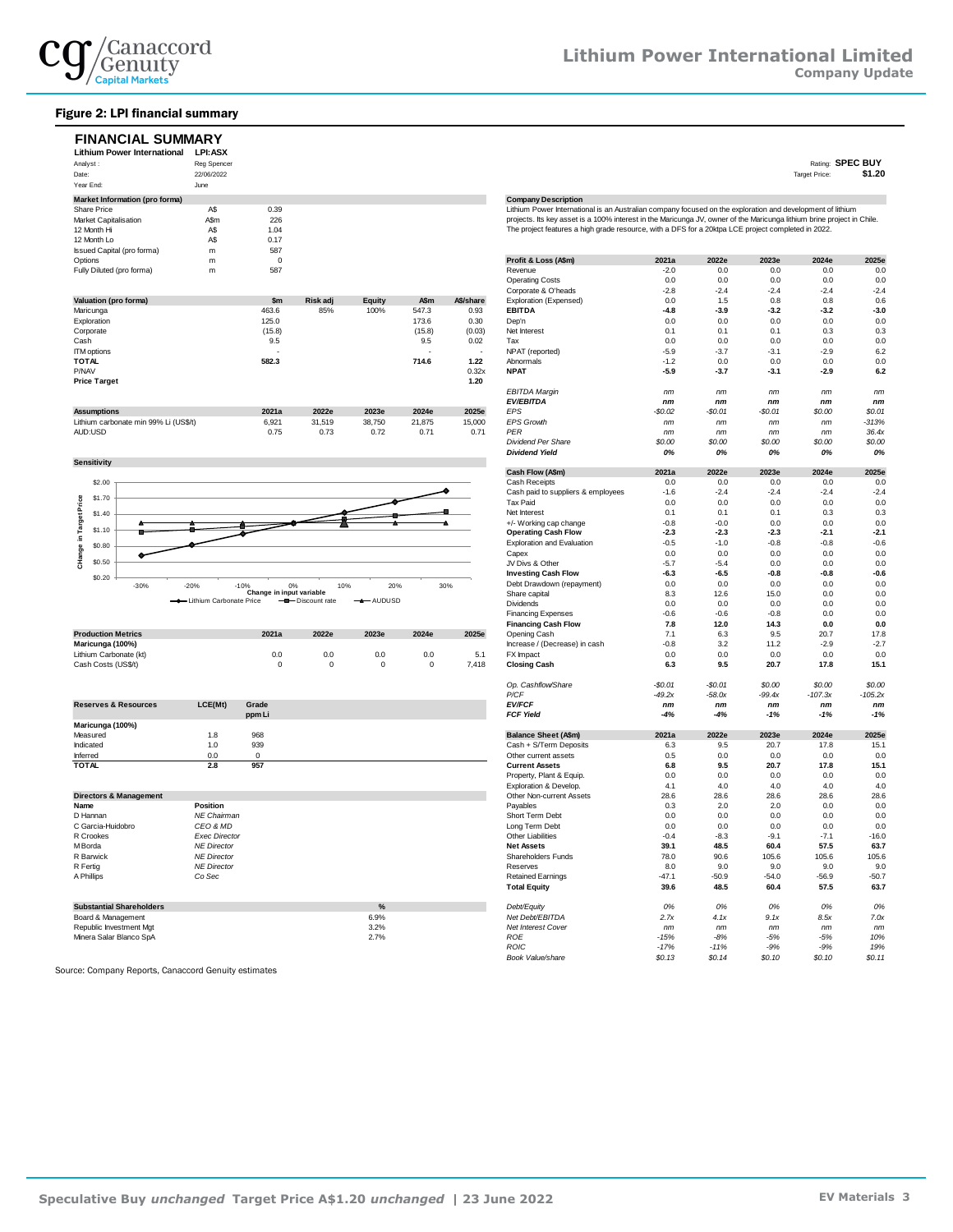

# Appendix: Important Disclosures

### **Analyst Certification**

Each authoring analyst of Canaccord Genuity whose name appears on the front page of this research hereby certifies that (i) the recommendations and opinions expressed in this research accurately reflect the authoring analyst's personal, independent and objective views about any and all of the designated investments or relevant issuers discussed herein that are within such authoring analyst's coverage universe and (ii) no part of the authoring analyst's compensation was, is, or will be, directly or indirectly, related to the specific recommendations or views expressed by the authoring analyst in the research, and (iii) to the best of the authoring analyst's knowledge, she/he is not in receipt of material non-public information about the issuer.

Analysts employed outside the US are not registered as research analysts with FINRA. These analysts may not be associated persons of Canaccord Genuity LLC and therefore may not be subject to the FINRA Rule 2241 and NYSE Rule 472 restrictions on communications with a subject company, public appearances and trading securities held by a research analyst account.

#### **Sector Coverage**

Individuals identified as "Sector Coverage" cover a subject company's industry in the identified jurisdiction, but are not authoring analysts of the report.

#### **Investment Recommendation**

Date and time of first dissemination: June 22, 2022, 16:31 ET

Date and time of production: June 22, 2022, 10:41 ET

#### **Target Price / Valuation Methodology:**

#### Lithium Power International Limited - LPI

Our NAV-based target price is comprised of a 51% interest in our Maricunga NPV (risked to to account for financing/feasibility/ development risks), and a nominal amount ascribed to LPI's Australian hard rock exploration assets, net of corporate and other adjustments.

#### **Risks to achieving Target Price / Valuation:**

Lithium Power International Limited - LPI

Risks to our investment case include:

#### **Financing risks**

LPI is expected to require additional capital to fund its pro rata share of development costs for the project should feasibilities outline a viable project and a positive investment decision by JV made. As a pre-cash flow company, LPI is reliant on equity/debt/external capital to fund capital commitments, and there is no guarantee that accessing these markets will be achieved without dilution to shareholders.

Furthermore, accurate estimates of capital costs for the project remain subject to completion of feasibility studies, which may see capital requirements exceed our model assumptions. There is no guarantee that studies will result in a positive investment decision for the project.

#### **Operational risks**

Once in production, the company may and will be subject to risks such as plant/equipment breakdowns, metallurgical (meeting design recoveries within a complex flowsheet), materials handling and other technical issues. An increase in operating costs could reduce the profitability and free cash generation from the operating assets and negatively impact valuation.

Specifically for lithium brine projects, controlling process variables such as temperature, reagent dosage, solids loading and gas pressures at altitude can be a key risk to successful production ramp-ups.

Further, the actual characteristics of an ore reserve may differ significantly from initial interpretations which can also materially impact forecast production from original expectations.

#### **Exploration risks**

Exploration is subject to a number of risks and can require a high rate of capital expenditure. Risks can also be associated with exploration techniques and lack of accuracy in interpretation of geochemical, geophysical, drilling and other data. Our model assumptions include a significant amount of Indicated, Inferred and assumed resources, which may or may not ultimately be proven to be economic and converted into Reserves.

There can be no assurance that the Exploration Target at Maricunga is ultimately proven into Resources or Reserves.

#### **Commodity price and currency fluctuation**

The company's ability to finance potential development of the project is and will be exposed to commodity price and currency fluctuations, often driven by macro-economic forces including inflationary pressure, interest rates and supply and demand of commodities. These factors are external and could reduce the profitability, costing and prospective outlook for the business.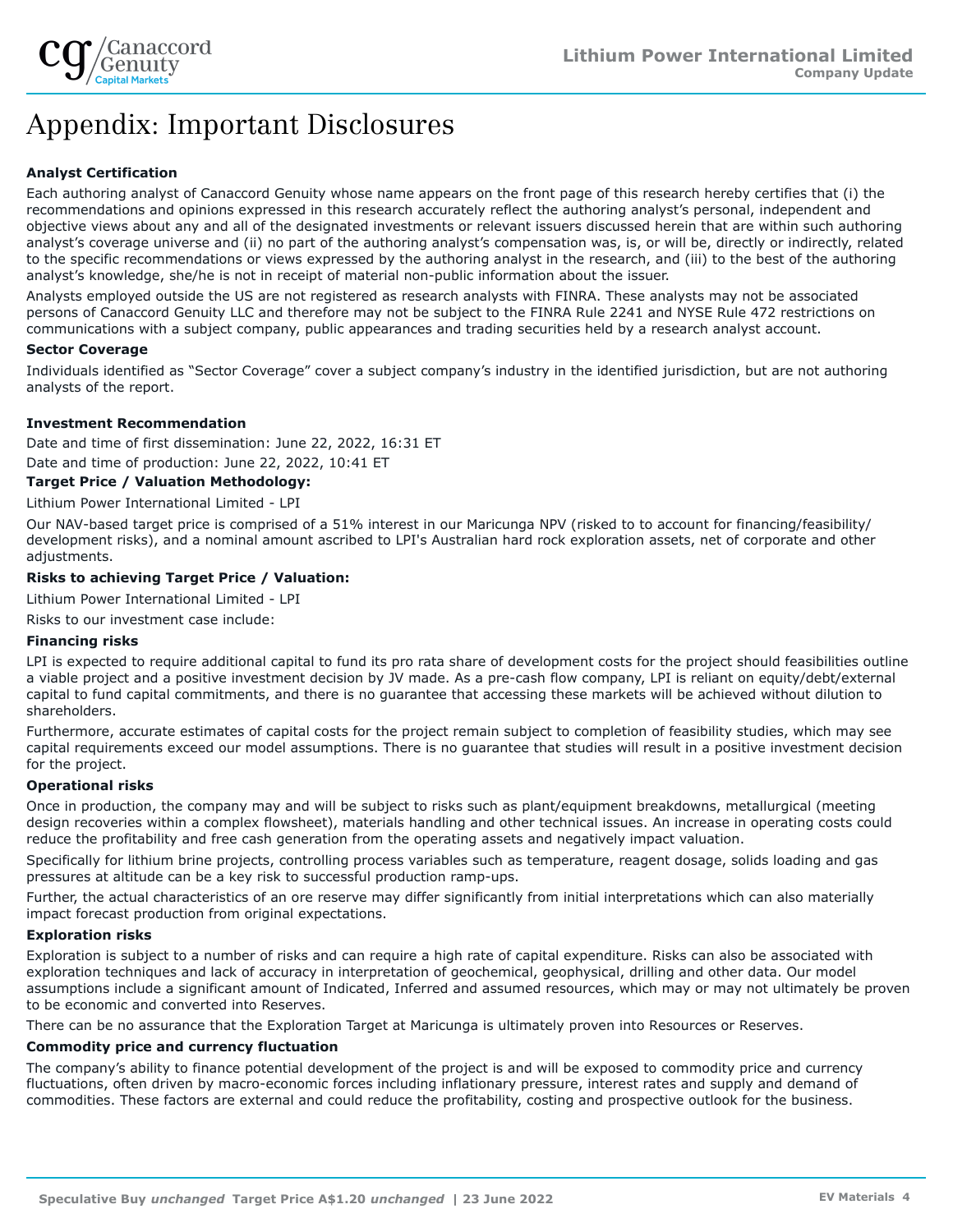

### **Distribution of Ratings:**

#### **Global Stock Ratings (as of 06/22/22)**

| Rating          | <b>Coverage Universe</b> | <b>IB Clients</b> |               |
|-----------------|--------------------------|-------------------|---------------|
|                 | #                        | $\frac{9}{0}$     | $\frac{9}{0}$ |
| Buy             | 646                      | 68.36%            | 37.00%        |
| Hold            | 129                      | 13.65%            | 17.05%        |
| Sell            | 11                       | 1.16%             | 18.18%        |
| Speculative Buy | 154                      | 16.30%            | 42.21%        |
|                 | 945*                     | 100.0%            |               |

\*Total includes stocks that are Under Review

#### **Canaccord Genuity Ratings System**

**BUY**: The stock is expected to generate risk-adjusted returns of over 10% during the next 12 months.

**HOLD**: The stock is expected to generate risk-adjusted returns of 0-10% during the next 12 months.

**SELL:** The stock is expected to generate negative risk-adjusted returns during the next 12 months.

**NOT RATED:** Canaccord Genuity does not provide research coverage of the relevant issuer.

"Risk-adjusted return" refers to the expected return in relation to the amount of risk associated with the designated investment or the relevant issuer.

#### **Risk Qualifier**

**SPECULATIVE**: Stocks bear significantly higher risk that typically cannot be valued by normal fundamental criteria. Investments in the stock may result in material loss.

#### **12-Month Recommendation History** (as of date same as the **Global Stock Ratings** table)

A list of all the recommendations on any issuer under coverage that was disseminated during the preceding 12-month period may be obtained at the following website (provided as a hyperlink if this report is being read electronically) [http://disclosures](http://disclosures-mar.canaccordgenuity.com/EN/Pages/default.aspx)[mar.canaccordgenuity.com/EN/Pages/default.aspx](http://disclosures-mar.canaccordgenuity.com/EN/Pages/default.aspx)

#### **Required Company-Specific Disclosures (as of date of this publication)**

Lithium Power International Limited currently is, or in the past 12 months was, a client of Canaccord Genuity or its affiliated companies. During this period, Canaccord Genuity or its affiliated companies provided investment banking services to Lithium Power International Limited.

In the past 12 months, Canaccord Genuity or its affiliated companies have received compensation for Investment Banking services from Lithium Power International Limited .

In the past 12 months, Canaccord Genuity or any of its affiliated companies have been lead manager, co-lead manager or comanager of a public offering of securities of Lithium Power International Limited or any publicly disclosed offer of securities of Lithium Power International Limited or in any related derivatives.

Canaccord Genuity or one or more of its affiliated companies intend to seek or expect to receive compensation for Investment Banking services from Lithium Power International Limited in the next three months.

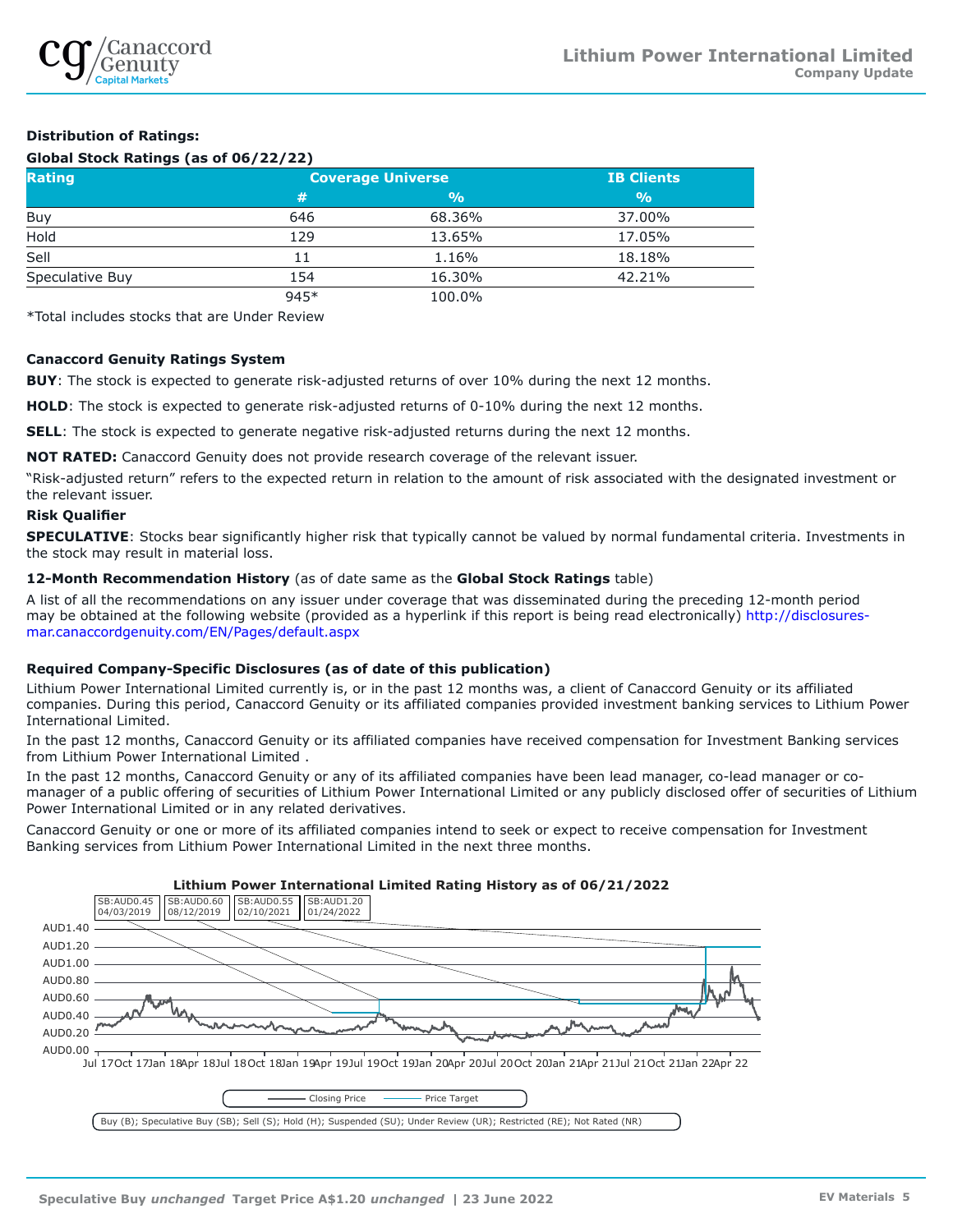

#### **Required Company-Specific Disclosures (as of date of this publication)**

#### **Past performance**

In line with Article 44(4)(b), MiFID II Delegated Regulation, we disclose price performance for the preceding five years or the whole period for which the financial instrument has been offered or investment service provided where less than five years. Please note price history refers to actual past performance, and that past performance is not a reliable indicator of future price and/or performance.

#### **Online Disclosures**

Up-to-date disclosures may be obtained at the following website (provided as a hyperlink if this report is being read electronically) <http://disclosures.canaccordgenuity.com/EN/Pages/default.aspx>; or by sending a request to Canaccord Genuity Corp. Research, Attn: Disclosures, P.O. Box 10337 Pacific Centre, 2200-609 Granville Street, Vancouver, BC, Canada V7Y 1H2; or by sending a request by email to disclosures@cgf.com. The reader may also obtain a copy of Canaccord Genuity's policies and procedures regarding the dissemination of research by following the steps outlined above.

#### **General Disclaimers**

See "Required Company-Specific Disclosures" above for any of the following disclosures required as to companies referred to in this report: manager or co-manager roles; 1% or other ownership; compensation for certain services; types of client relationships; research analyst conflicts; managed/co-managed public offerings in prior periods; directorships; market making in equity securities and related derivatives. For reports identified above as compendium reports, the foregoing required company-specific disclosures can be found in a hyperlink located in the section labeled, "Compendium Reports." "Canaccord Genuity" is the business name used by certain wholly owned subsidiaries of Canaccord Genuity Group Inc., including Canaccord Genuity LLC, Canaccord Genuity Limited, Canaccord Genuity Corp., and Canaccord Genuity (Australia) Limited, an affiliated company that is 80%-owned by Canaccord Genuity Group Inc.

The authoring analysts who are responsible for the preparation of this research are employed by Canaccord Genuity Corp. a Canadian broker-dealer with principal offices located in Vancouver, Calgary, Toronto, Montreal, or Canaccord Genuity LLC, a US broker-dealer with principal offices located in New York, Boston, San Francisco and Houston, or Canaccord Genuity Limited., a UK broker-dealer with principal offices located in London (UK) and Dublin (Ireland), or Canaccord Genuity (Australia) Limited, an Australian broker-dealer with principal offices located in Sydney and Melbourne.

The authoring analysts who are responsible for the preparation of this research have received (or will receive) compensation based upon (among other factors) the Investment Banking revenues and general profits of Canaccord Genuity. However, such authoring analysts have not received, and will not receive, compensation that is directly based upon or linked to one or more specific Investment Banking activities, or to recommendations contained in the research.

Some regulators require that a firm must establish, implement and make available a policy for managing conflicts of interest arising as a result of publication or distribution of research. This research has been prepared in accordance with Canaccord Genuity's policy on managing conflicts of interest, and information barriers or firewalls have been used where appropriate. Canaccord Genuity's policy is available upon request.

The information contained in this research has been compiled by Canaccord Genuity from sources believed to be reliable, but (with the exception of the information about Canaccord Genuity) no representation or warranty, express or implied, is made by Canaccord Genuity, its affiliated companies or any other person as to its fairness, accuracy, completeness or correctness. Canaccord Genuity has not independently verified the facts, assumptions, and estimates contained herein. All estimates, opinions and other information contained in this research constitute Canaccord Genuity's judgement as of the date of this research, are subject to change without notice and are provided in good faith but without legal responsibility or liability.

From time to time, Canaccord Genuity salespeople, traders, and other professionals provide oral or written market commentary or trading strategies to our clients and our principal trading desk that reflect opinions that are contrary to the opinions expressed in this research. Canaccord Genuity's affiliates, principal trading desk, and investing businesses also from time to time make investment decisions that are inconsistent with the recommendations or views expressed in this research.

This research is provided for information purposes only and does not constitute an offer or solicitation to buy or sell any designated investments discussed herein in any jurisdiction where such offer or solicitation would be prohibited. As a result, the designated investments discussed in this research may not be eligible for sale in some jurisdictions. This research is not, and under no circumstances should be construed as, a solicitation to act as a securities broker or dealer in any jurisdiction by any person or company that is not legally permitted to carry on the business of a securities broker or dealer in that jurisdiction. This material is prepared for general circulation to clients and does not have regard to the investment objectives, financial situation or particular needs of any particular person. Investors should obtain advice based on their own individual circumstances before making an investment decision. To the fullest extent permitted by law, none of Canaccord Genuity, its affiliated companies or any other person accepts any liability whatsoever for any direct or consequential loss arising from or relating to any use of the information contained in this research.

#### **Research Distribution Policy**

Canaccord Genuity research is posted on the Canaccord Genuity Research Portal and will be available simultaneously for access by all of Canaccord Genuity's customers who are entitled to receive the firm's research. In addition research may be distributed by the firm's sales and trading personnel via email, instant message or other electronic means. Customers entitled to receive research may also receive it via third party vendors. Until such time as research is made available to Canaccord Genuity's customers as described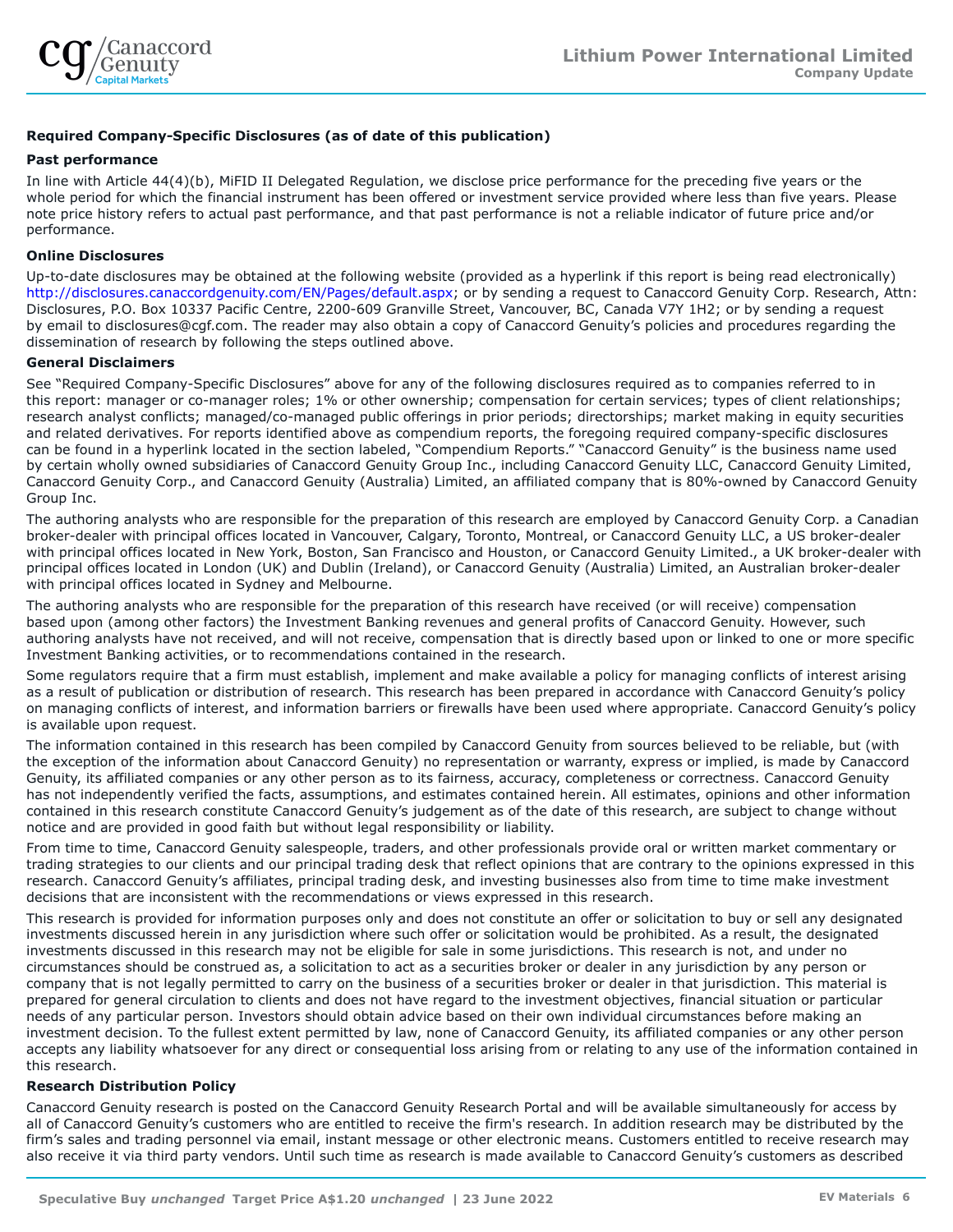

above, Authoring Analysts will not discuss the contents of their research with Sales and Trading or Investment Banking employees without prior compliance consent.

For further information about the proprietary model(s) associated with the covered issuer(s) in this research report, clients should contact their local sales representative.

#### **Short-Term Trade Ideas**

Research Analysts may, from time to time, discuss "short-term trade ideas" in research reports. A short-term trade idea offers a near-term view on how a security may trade, based on market and trading events or catalysts, and the resulting trading opportunity that may be available. Any such trading strategies are distinct from and do not affect the analysts' fundamental equity rating for such stocks. A short-term trade idea may differ from the price targets and recommendations in our published research reports that reflect the research analyst's views of the longer-term (i.e. one-year or greater) prospects of the subject company, as a result of the differing time horizons, methodologies and/or other factors. It is possible, for example, that a subject company's common equity that is considered a long-term 'Hold' or 'Sell' might present a short-term buying opportunity as a result of temporary selling pressure in the market or for other reasons described in the research report; conversely, a subject company's stock rated a long-term 'Buy' or "Speculative Buy' could be considered susceptible to a downward price correction, or other factors may exist that lead the research analyst to suggest a sale over the short-term. Short-term trade ideas are not ratings, nor are they part of any ratings system, and the firm does not intend, and does not undertake any obligation, to maintain or update short-term trade ideas. Short-term trade ideas are not suitable for all investors and are not tailored to individual investor circumstances and objectives, and investors should make their own independent decisions regarding any securities or strategies discussed herein. Please contact your salesperson for more information regarding Canaccord Genuity's research.

#### **For Canadian Residents:**

This research has been approved by Canaccord Genuity Corp., which accepts sole responsibility for this research and its dissemination in Canada. Canaccord Genuity Corp. is registered and regulated by the Investment Industry Regulatory Organization of Canada (IIROC) and is a Member of the Canadian Investor Protection Fund. Canadian clients wishing to effect transactions in any designated investment discussed should do so through a qualified salesperson of Canaccord Genuity Corp. in their particular province or territory.

#### **For United States Persons:**

Canaccord Genuity LLC, a US registered broker-dealer, accepts responsibility for this research and its dissemination in the United States. This research is intended for distribution in the United States only to certain US institutional investors. US clients wishing to effect transactions in any designated investment discussed should do so through a qualified salesperson of Canaccord Genuity LLC. Analysts employed outside the US, as specifically indicated elsewhere in this report, are not registered as research analysts with FINRA. These analysts may not be associated persons of Canaccord Genuity LLC and therefore may not be subject to the FINRA Rule 2241 and NYSE Rule 472 restrictions on communications with a subject company, public appearances and trading securities held by a research analyst account.

#### **For United Kingdom and European Residents:**

This research is distributed in the United Kingdom and elsewhere Europe, as third party research by Canaccord Genuity Limited, which is authorized and regulated by the Financial Conduct Authority. This research is for distribution only to persons who are Eligible Counterparties or Professional Clients only and is exempt from the general restrictions in section 21 of the Financial Services and Markets Act 2000 on the communication of invitations or inducements to engage in investment activity on the grounds that it is being distributed in the United Kingdom only to persons of a kind described in Article 19(5) (Investment Professionals) and 49(2) (High Net Worth companies, unincorporated associations etc) of the Financial Services and Markets Act 2000 (Financial Promotion) Order 2005 (as amended). It is not intended to be distributed or passed on, directly or indirectly, to any other class of persons. This material is not for distribution in the United Kingdom or elsewhere in Europe to retail clients, as defined under the rules of the Financial Conduct Authority.

#### **For Jersey, Guernsey and Isle of Man Residents:**

This research is sent to you by Canaccord Genuity Wealth (International) Limited (CGWI) for information purposes and is not to be construed as a solicitation or an offer to purchase or sell investments or related financial instruments. This research has been produced by an affiliate of CGWI for circulation to its institutional clients and also CGWI. Its contents have been approved by CGWI and we are providing it to you on the basis that we believe it to be of interest to you. This statement should be read in conjunction with your client agreement, CGWI's current terms of business and the other disclosures and disclaimers contained within this research. If you are in any doubt, you should consult your financial adviser.

CGWI is licensed and regulated by the Guernsey Financial Services Commission, the Jersey Financial Services Commission and the Isle of Man Financial Supervision Commission. CGWI is registered in Guernsey and is a wholly owned subsidiary of Canaccord Genuity Group Inc.

#### **For Australian Residents:**

This research is distributed in Australia by Canaccord Genuity (Australia) Limited ABN 19 075 071 466 holder of AFS Licence No 234666. To the extent that this research contains any advice, this is limited to general advice only. Recipients should take into account their own personal circumstances before making an investment decision. Clients wishing to effect any transactions in any financial products discussed in the research should do so through a qualified representative of Canaccord Genuity (Australia) Limited or its Wealth Management affiliated company, Canaccord Genuity Financial Limited ABN 69 008 896 311 holder of AFS Licence No 239052.

#### **For Hong Kong Residents:**